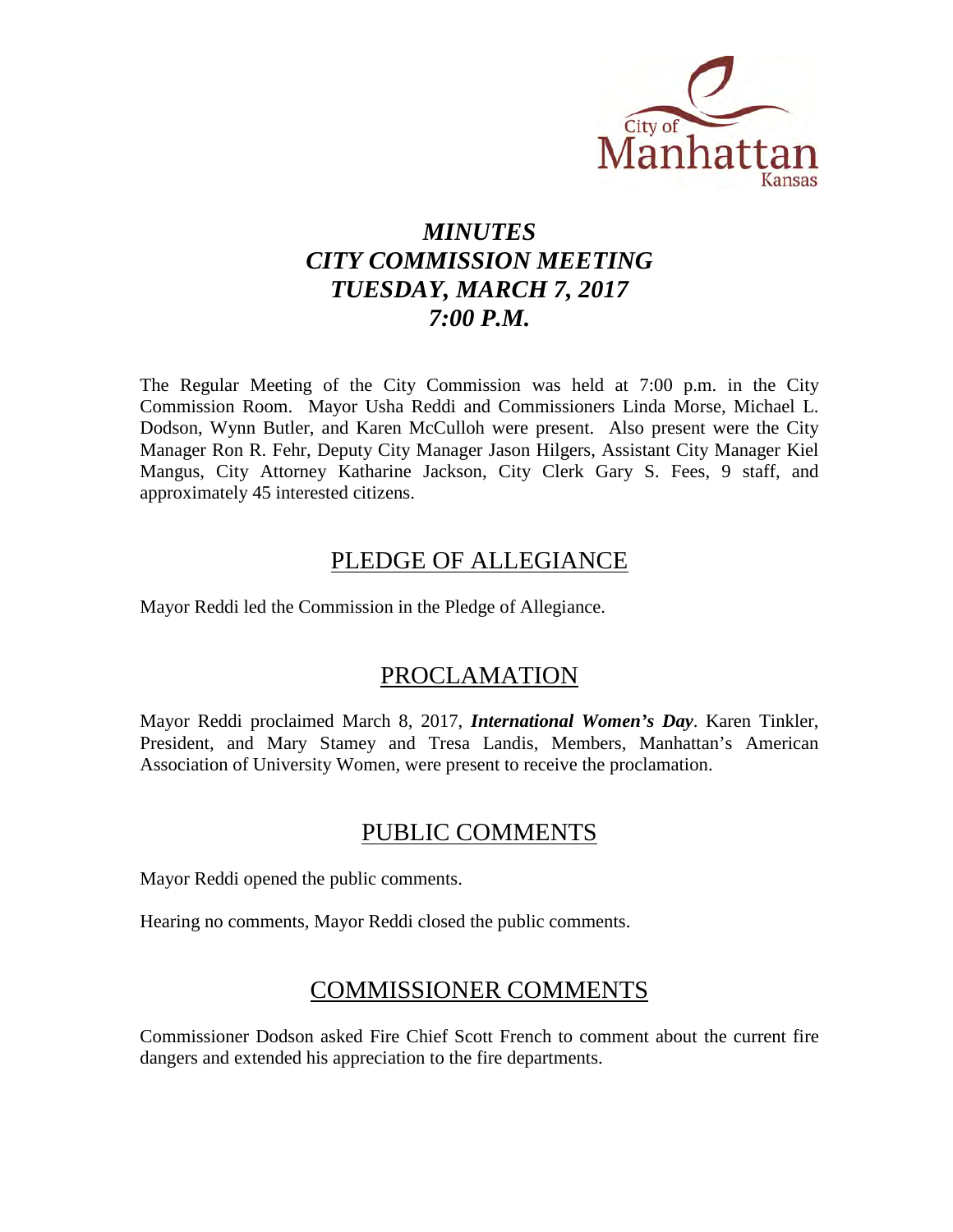### COMMISSIONER COMMENTS *(CONTINUED)*

Scott French, Fire Chief, stated that the humidity is extremely low and asked that everyone be careful and adhere to the burn warnings and advisories. He informed the Commission that the Manhattan Fire Department sent one fire engine and four fire fighters to assist the City of Hutchinson.

Rob Ott, Director of Public Works, provided information on the Spring Cleanup program scheduled for April 3-7, 2017, with Public Works and Parks and Recreation crews picking up yard debris in the neighborhood areas. He encouraged citizens to view the City's website for additional information.

Mayor Reddi informed the community that Fake Patty's Day is Saturday, March 11, 2017, and reiterated that this activity is not sponsored by the City. She stated that a lot of youngsters will be in the community and asked if you see a young person having a difficult time, to extend a helping hand. She encouraged citizens to have a safety plan for their families as the storm season is approaching. She gave a big shout out to the Manhattan Fire Department, Riley County Police Department, Riley County Emergency Medical Services, and the emergency responders that helped with the recent fire at the old Dusty Bookshelf location. She stated that there would not be a City Commission Work Session on Tuesday, March 14, 2017, and that she, Commissioner McCulloh and City Manager Ron Fehr would be in Washington, D.C., attending the National League of Cities Conference and meetings with our national representatives.

### CONSENT AGENDA

(\* denotes those items discussed)

#### **MINUTES**

The Commission approved the minutes of the Regular City Commission Meeting held Tuesday, February 21, 2017.

#### **CLAIMS REGISTER NOS. 2844 AND 2845**

The Commission approved Claims Register Nos. 2844 and 2845 authorizing and approving the payment of claims from February 15, 2017, to February 28, 2017, in the amounts of \$68,525.95 and \$3,621,041.50, respectively.

#### **FINAL PLAT – THE HIGHLANDS AT GRAND MERE, UNIT ONE**

The Commission accepted the easements and rights-of-way, as shown on the Final Plat of The Highlands at Grand Mere, Unit One, generally located to the north of the dead end of Grand Mere Parkway, based on conformance with the Manhattan Urban Area Subdivision Regulations.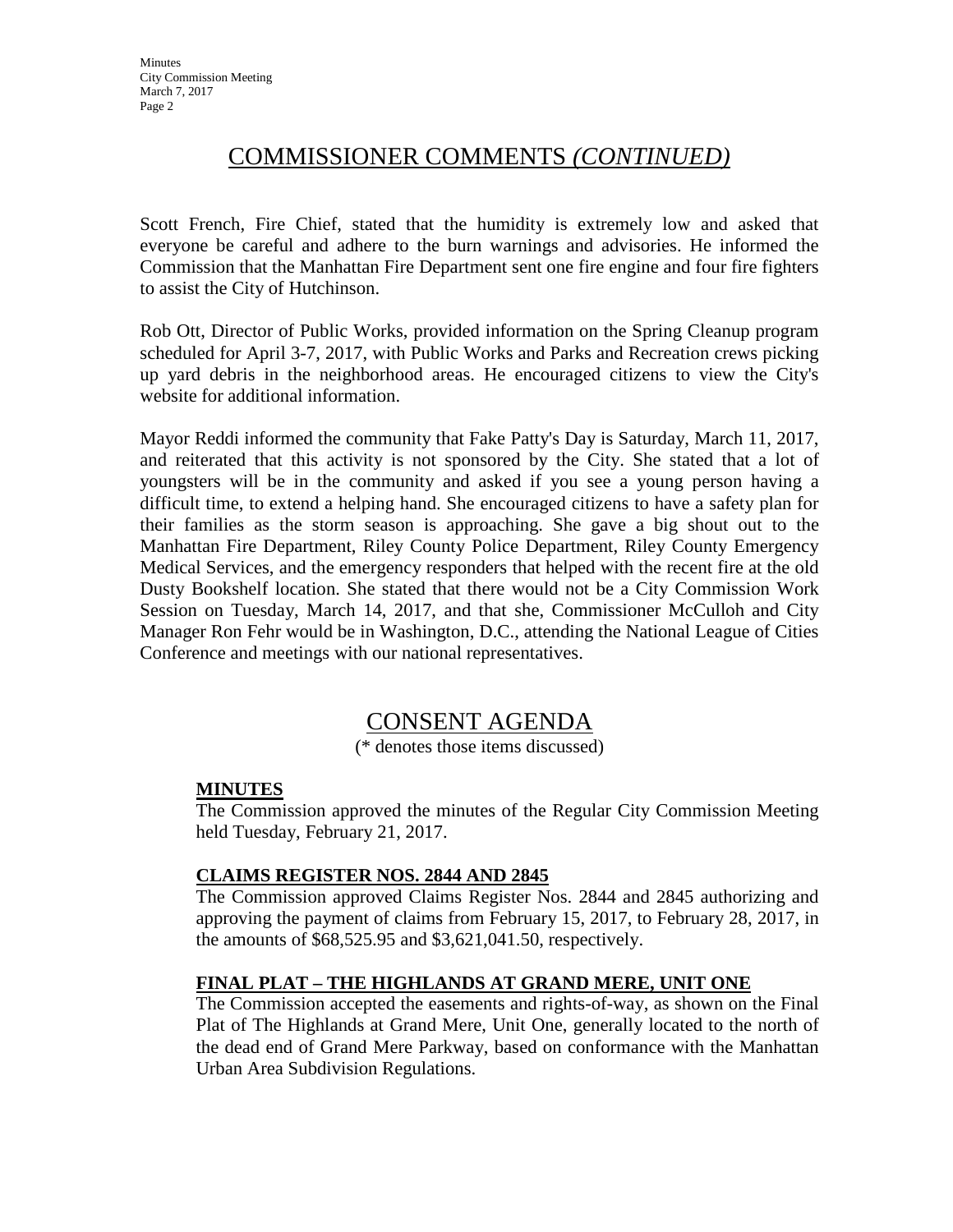**Minutes** City Commission Meeting March 7, 2017 Page 3

## CONSENT AGENDA *(CONTINUED)*

#### **FINAL PLAT – PRAIRIE VILLAGE AT THE HIGHLANDS, UNIT ONE**

The Commission accepted the easements and rights-of-way, as shown on the Final Plat of Prairie Village at The Highlands, Unit One, generally located 280 feet to the north of the intersection of MacNaghten Drive and MacGillivray Drive, roads to be platted with The Highlands at Grand Mere, Unit One, based on conformance with the Manhattan Urban Area Subdivision Regulations.

#### **\* ORDINANCE NO. 7276 – ESTABLISH – RENTAL DWELLING UNIT REGISTRATION PROGRAM**

Commissioner Butler commented about the proposed ordinance and changes made since first reading. He stated that his understanding from City staff was that the date of birth is not essential and asked that this be deleted from the proposed ordinance.

Ron Fehr, City Manager, responded to questions from the Commission. He stated that this item can be decided as part of the Consent Agenda or if requested, the item can be moved to the end of the General Agenda.

Katie Jackson, City Attorney, provided clarification on the item. She stated this information is not required for Municipal Court to prosecute; however, she said the Riley County Police Department (RCPD) indicated they needed the date of birth information.

Kiel Mangus, Assistant City Manager, informed the Commission that he asked RCPD if date of birth was critical information and they said it was. He stated that the date of birth can be taken out if that is desired by the City Commission.

Commissioner Morse stated that she wanted Municipal Court and RCPD to have the tools needed to enforce the ordinance and was not interested in further compromise.

Ron Fehr, City Manager, responded to questions from the Commission and provided clarification on the process.

The Commission approved Ordinance No. 7276 establishing a Rental Dwelling Unit Registration Program.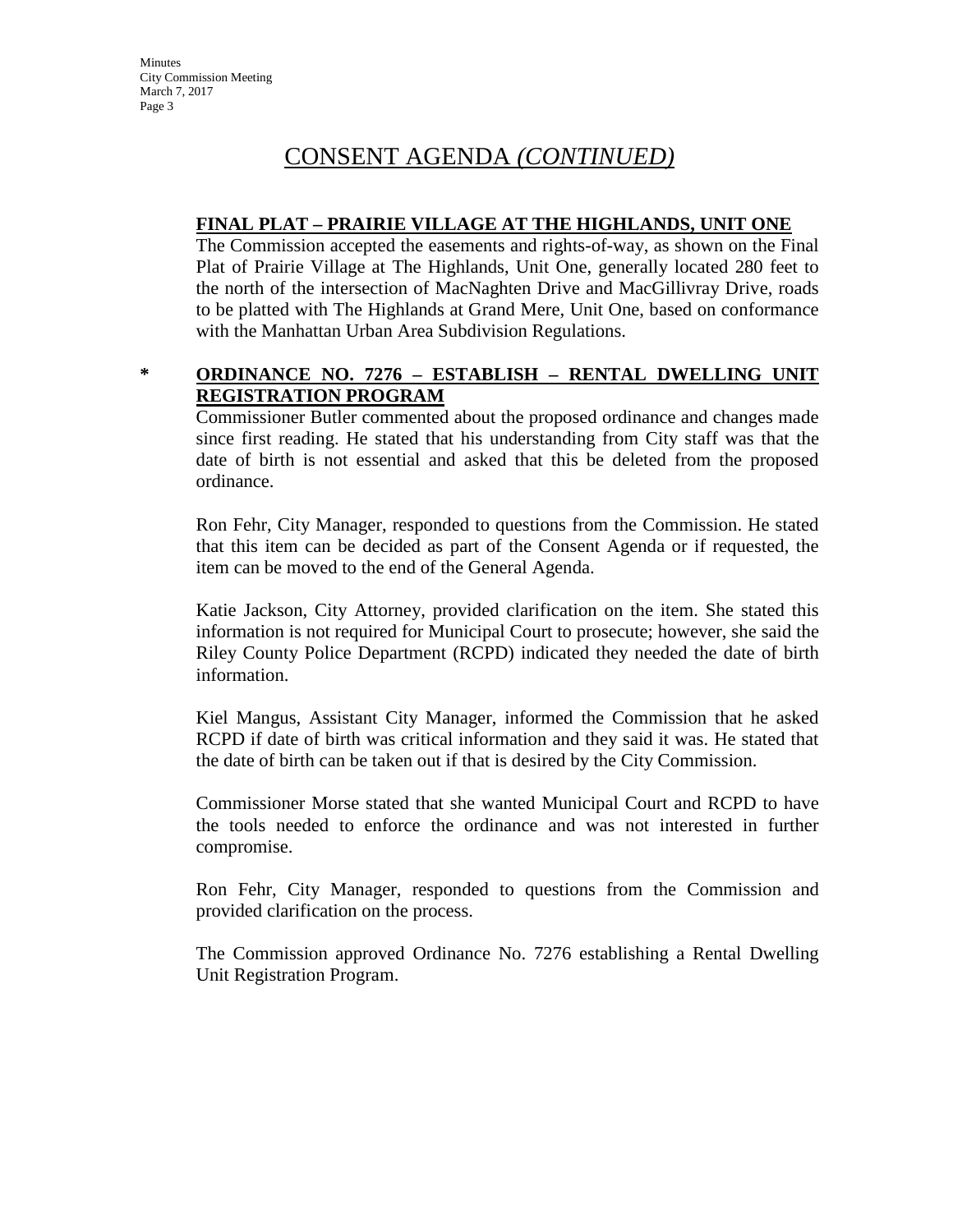# CONSENT AGENDA *(CONTINUED)*

#### **RESOLUTION NO. 030717-A – POLICY – ADVERTISING IN CITY PARKS, RECREATION OR OPEN SPACES**

The Commission approved Resolution No. 030717-A, Advertising in City Parks, Recreation or Open Spaces Policy, allowing the City Manager, or his/her designee, to approve and permit advertising in City parks, recreation and open space areas that arises from a public service provider's performance of a public service agreement.

### **NEGOTIATE CONTRACT – PROFESSIONAL SERVICES – SUNSET ZOO MASTER PLAN AND STRATEGIC PLAN (CIP #SZ025P)**

The Commission accepted the Selection Committee's recommendation, and authorized City Administration to negotiate a contract, with GLMV Architecture, of Wichita, Kansas, for master plan and strategic plan services for the Sunset Zoo (CIP #SZ025P).

### **NEGOTIATE CONTRACT – PROFESSIONAL SERVICES – 5TH STREET AND HOUSTON STREET STORMWATER IMPROVEMENTS (SM1701, CIP #SW052P)**

The Commission accepted the recommendation of the Selection Committee, and authorized City Administration to negotiate a professional services contract with Olsson Associates, of Manhattan, Kansas, for the 5<sup>th</sup> Street and Houston Street Stormwater Improvements (CIP #SW052P) project.

#### **AGREEMENT – PROFESSIONAL SERVICES – OLD BIG BLUE RIVER BEAUTIFICATION/STORMWATER IMPROVEMENTS, PHASE 5, AND MULTI-USE TRAIL (SM1605)**

The Commission authorized the Mayor and City Clerk to execute an engineering services agreement, in an amount not to exceed \$196,526.00, with Amec Foster Wheeler Environment and Infrastructure, Inc., of Topeka, Kansas, for the Old Big Blue River Beautification/Stormwater Improvements, Phase 5, and Multi-Use Trail project (SM1605).

#### **AGREEMENT – PROFESSIONAL SERVICES – MESSENGER ROAD WATERLINE EXTENSION (WA1702)**

The Commission authorized the Mayor and City Clerk to execute an agreement for professional services, in an amount not to exceed \$33,079.00, with SMH Consultants, of Manhattan, Kansas, for the Messenger Road Waterline Extension Project (WA1702).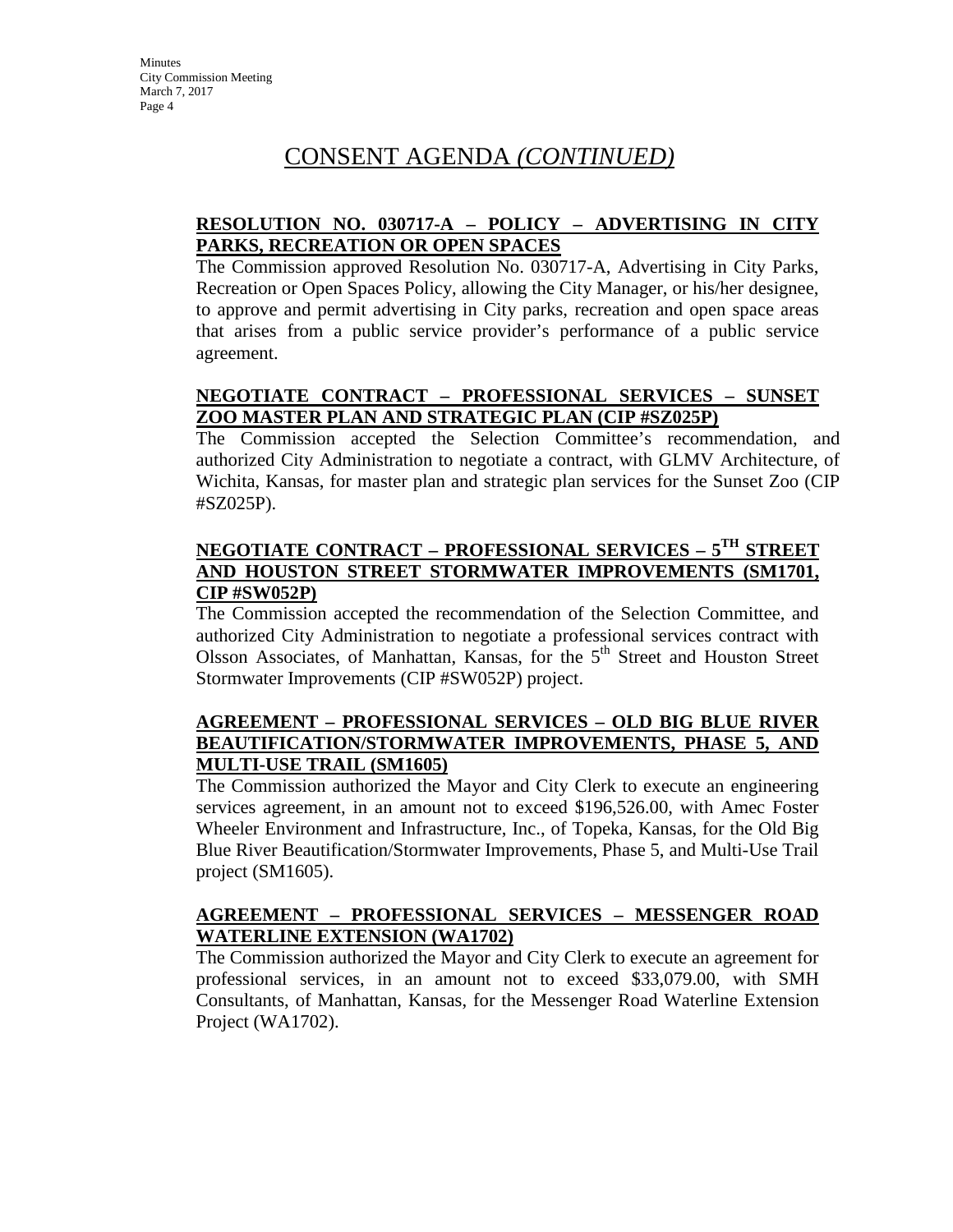# CONSENT AGENDA *(CONTINUED)*

#### **APPLICATION – KDOT GEOMETRIC IMPROVEMENTS GRANT – US 24/TUTTLE CREEK BOULEVARD AND KIMBALL AVENUE INTERSECTION**

The Commission authorized City Administration to submit an application to the Kansas Department of Transportation for the Geometric Improvements Grant for improvements to the US 24/Tuttle Creek Boulevard and Kimball Avenue intersection.

### **APPLICATION – KDOT CITY CONNECTING LINK PROGRAM GRANT – K-18 FROM SOUTH 4TH STREET TO US 24/EAST POYNTZ AVENUE**

The Commission authorized City Administration to submit an application to the Kansas Department of Transportation for the City Connecting Link Program Grant for improvements along K-18 from South  $4<sup>th</sup>$  Street to US 24/East Poyntz Avenue.

### **APPLICATION – HISTORIC PRESERVATION FUND GRANT – CITY-OWNED PROPERTIES IN THE SUNSET AREA (CIP #BR037P)**

The Commission authorized City Administration to submit a Historic Preservation Fund Grant application to hire a consultant to conduct a "historic resources survey" of City-owned properties in the Sunset area (CIP #BR037P), and authorized the Mayor and City Clerk to execute a grant agreement upon award of the grant.

#### **PURCHASE – ZONING/PROPERTY MAINTENANCE INSPECTORS – MID-SIZE SEDANS (CIP #BM028E)**

The Commission authorized City Administration to purchase two (2) mid-size sedans (CIP #BM028E) utilizing State vehicle bids, in the amount of \$34,682.80, for the Zoning/Property Maintenance Inspectors.

### **PURCHASE – PARKS DIVISION – UTILITY TRACTOR AND LOADER (CIP #CP118E)**

The Commission authorized the purchase of a John Deere 5075E utility tractor and loader (Unit #883, CIP # CP118E) for the Parks Division, from Concordia Tractor Inc., of Concordia, Kansas, in the amount of \$28,250.00 (Base Bid in the amount of \$40,250.00 less trade-in of current Unit #883 in the amount of \$12,000.00), to be paid from the General Fund.

#### **BOARD APPOINTMENTS**

The Commission approved the following appointments by Mayor Reddi to various boards and committees of the City: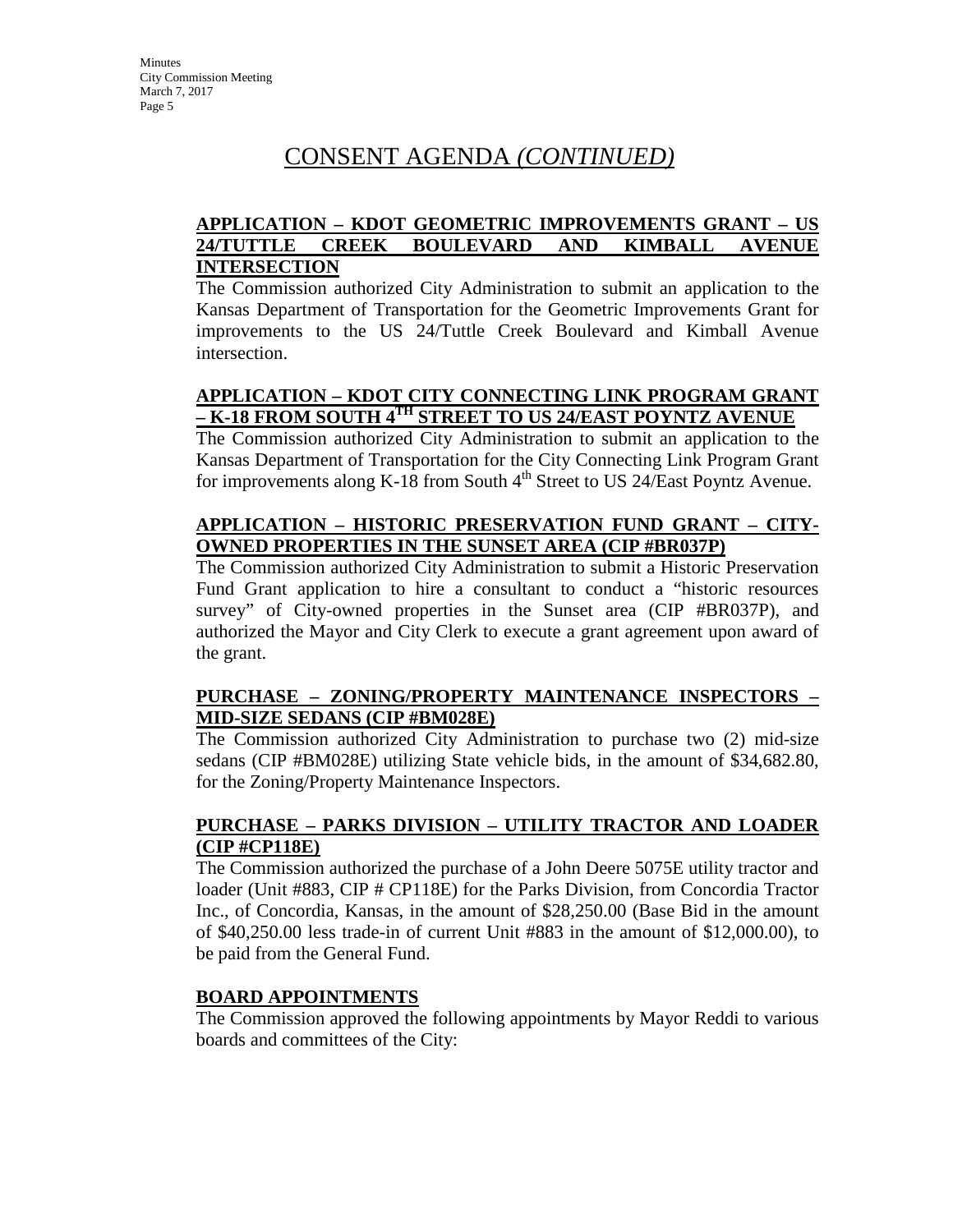## CONSENT AGENDA *(CONTINUED)*

### **BOARD APPOINTMENTS** *(CONTINUED)*

#### *Aggieville Business Improvement District Advisory Board*

Appointment of Chad Broadway, 3442 Chimney Rock Road, to a three-year term. Mr. Broadway's term begins immediately, and will expire December 31, 2019.

#### *Bicycle Advisory Committee*

Appointment of Julie Hettinger, 731 Humboldt Street, Apartment #3, to a three-year Riley County Health Department term. Ms. Hettinger's term begins immediately, and will expire October 31, 2019.

#### *Douglass Center Advisory Board*

Appointment of Blane Hope, 3044 Conrow Drive, to fill the unexpired At-Large term of Melodie Pooler. Mr. Hope's term begins immediately, and will expire October 2, 2019.

Mayor Reddi opened the public comments.

Richard Hill, representing landlords of Manhattan, 1019 Poyntz Avenue, voiced concerns with the proposed ordinance and language aimed for rental properties. He also voiced concerns with Sec. 8-381(b) and Sec. 8-383 in the proposed ordinance and referenced several State of Kansas Statutes, Kansas Constitution and U.S. Supreme Court rulings regarding private information, property rights and due process. He also referenced the Bill of Rights in Kansas and rights of the individual and proper notification. He provided additional information regarding the proposed ordinance and informed the Commission that if the ordinance is passed as is, the landlords will continue to fight until the ordinance is overturned.

Mayor Reddi closed public comments on the Consent Agenda.

Ron Fehr, City Manager, responded to questions from the Commission and provided clarification on the process for Item E, ORDINANCE NO. 7276 – ESTABLISH – RENTAL DWELLING UNIT REGISTRATION PROGRAM.

After further discussion, Commissioner Butler moved to take the draft of Ordinance No. 7276 establishing a Rental Dwelling Unit Registration program and remove the reference to date of birth from Sec. 8-381(b). The motion died for lack of a second.

After discussion, Commissioner Butler moved to approve the consent agenda as written. Commissioner Dodson seconded the motion. On a roll call vote, motion carried 5-0.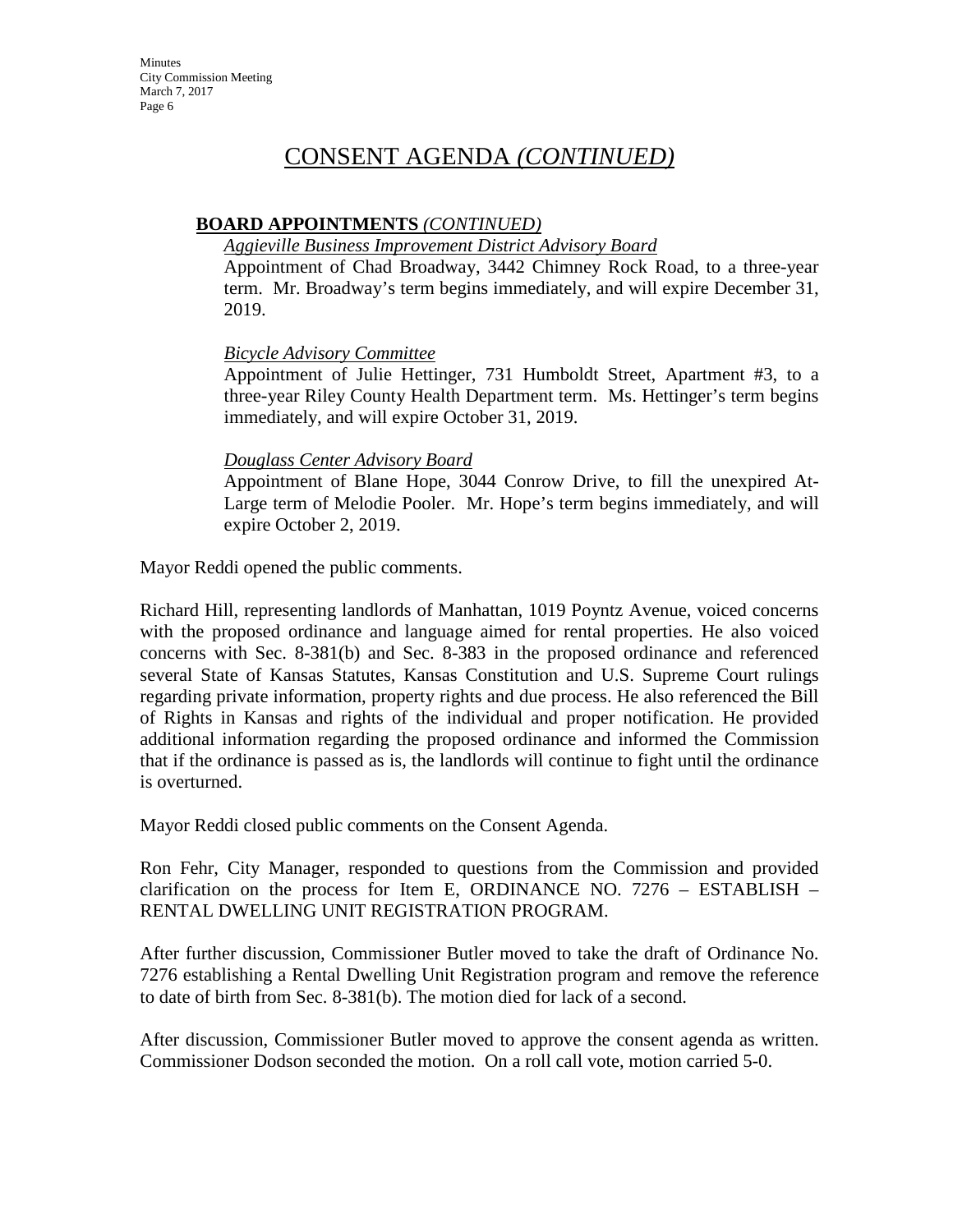**Minutes** City Commission Meeting March 7, 2017 Page 7

## GENERAL AGENDA

#### **FIRST CONSIDERATION - ECONOMIC DEVELOPMENT APPLICATION - K-STATE FOUNDATION**

Jason Hilgers, Deputy City Manager, presented an overview of the application and request from the K-State Foundation. He highlighted the requested amount; the payment due to the Foundation upon receipt of the Certificate of Occupancy; the performance evaluation, the annual payment and analysis; the economic impact on the investment and net benefits to the City of Manhattan, Riley County, USD 383, and the State of Kansas; and information on the Economic Development Fund and update on jobs and infrastructure. He then responded to questions from the Commission regarding the application process, evaluation and consideration of Economic Development Funds.

After comments and questions from the Commission, Jason Hilgers, Deputy City Manager, informed the Commission that the City's financial advisor, Springsted, Inc., performed an independent analysis and risk assessment in regard to the incentives agreement and determined that it was favorable. He then responded to additional questions from the Commission regarding the number and types of jobs, clarified reporting periods, and highlighted components of the incentive agreement between the City and K-State Foundation.

Greg Willems, President/Chief Executive Officer, K-State Foundation, thanked the Commission for their service to the community and for their consideration of the request. He informed the Commission that there are currently 126 staff working in their building and have plans for continued growth in the future. He highlighted the K-State Foundation; the Foundation's commitment to Manhattan; and the Foundation's commercial real estate guiding principles.

Greg Lohrentz, Senior Vice President for Finance and Operations, discussed the K-State Office Park and Research Park partner experience and presented a current map of the area. He highlighted the companies currently affiliated with the Park and associated with computer engineering, global food systems, construction science, and animal health. He stressed the importance to expand the ecosystem and stated that it is time to capture the unique economic development opportunities for the greater Manhattan area made possible by leveraging Kansas State University and the National Bio and Agro-Defense Facility (NBAF). He provided information on the K-State Office Park and Research Park, Phase II, design and construction, and stated that Bluestem Bistro would be part of the second phase as well as engaging with Commercial Real Estate Services. He highlighted the K-State Foundation direct investment in the community, occupancy rates, and requested the City of Manhattan support and partner with the K-State Foundation. He then responded to additional questions from the Commission.

Mayor Reddi opened the public comments.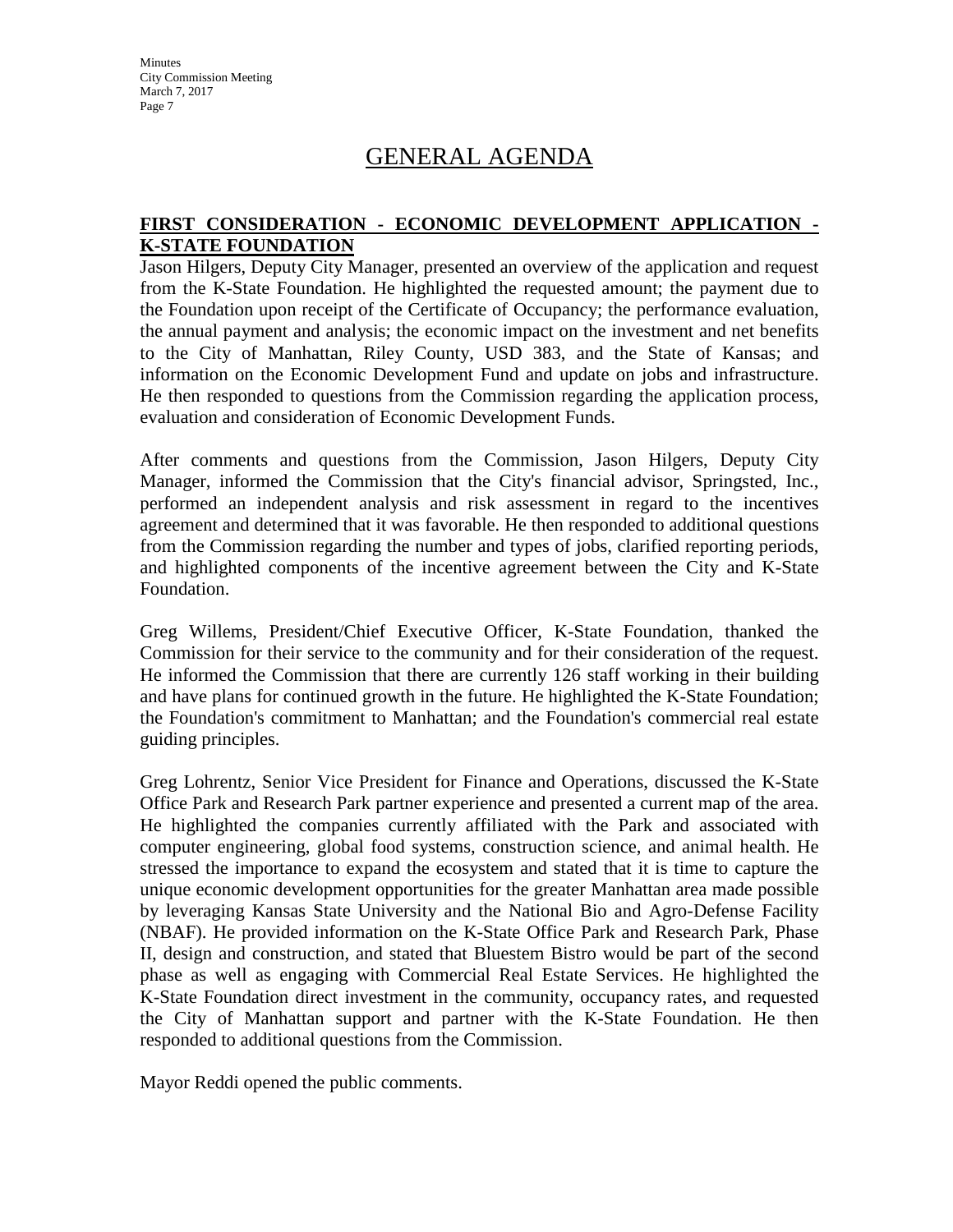# GENERAL AGENDA *(CONTINUED)*

#### **FIRST CONSIDERATION - ECONOMIC DEVELOPMENT APPLICATION - K-STATE FOUNDATION** *(CONTINUED)*

Calvin Emig, local real estate investor, applauded the K-State Foundation for their presentation and excellent model. He asked that the City make the same process and incentives available to other developers in the community.

Jim Gordon, Board Chair, Manhattan Area Chamber of Commerce, stated that the Chamber and the City of Manhattan worked together on the economic model as a tool to evaluate the return on investment and to see if this was a good project for the city. He stated the model was developed to be company blind and to evaluate proposals based on its merits. He stated the Chamber supports the proposal and the item deserves support.

Art DeGroat, Executive Director, Military and Veteran's Affairs at Kansas State University, informed the Commission that he was the first tenant at the Foundation Park and has created a Military Innovation Center. He said the location is very accessible and has been able to collaborate with others in the office. He stated this space is unique and asked the Commission to favorably consider the proposal.

Lyle Butler, President, Manhattan Area Chamber of Commerce, informed the Commission that this process is transparent and fair with every applicant. He stated that any applicant interested in applying for consideration of economic development funds can contact the City of Manhattan or the Chamber and they will walk them through the model. He highlighted the benefits of a research park to attract other businesses and the importance to create new jobs for the community.

Hearing no other comments, Mayor Reddi closed the public comments.

After discussion and comments from the Commission, Commissioner Butler moved to schedule March 21, 2017, as the date for a final determination on an economic development incentive package for the K-State Foundation. Commissioner Dodson seconded the motion.

After further comments from the Commission, on a roll call vote, motion carried 5-0.

At 8:50 p.m., the Commission took a brief recess.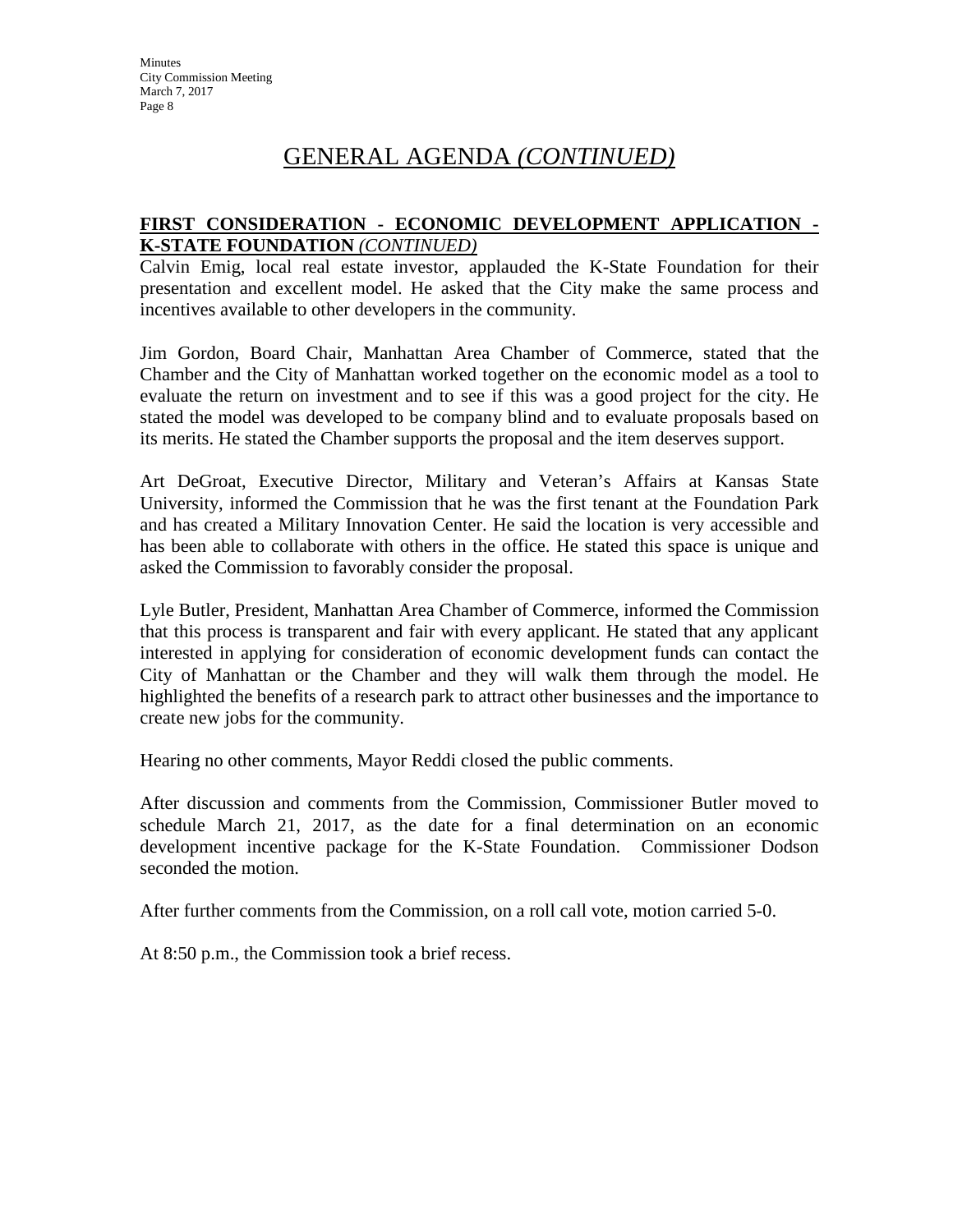# GENERAL AGENDA *(CONTINUED)*

#### **PUBLIC HEARING - UNSAFE OR DANGEROUS STRUCTURE - 1119 EL PASO LANE**

Brad Claussen, Building Official, presented background information on the item. He highlighted additional information provided on March 7, 2017, at the City Commission meeting and events since that meeting. He provided information and photographs of the structure at 1119 El Paso Lane regarding the current structure; an outline of the public hearing procedure; associated costs of demolition of the structure and process; and presented evidence of an unsafe or dangerous condition including the condition of the roof and building envelope, attached carport, nuisance conditions, and being an attractive nuisance. He then responded to questions from the Commission regarding the conditions of the property and discussed the April 7, 2017, deadline for repair or removal of the property as outlined in the proposed Resolution.

Mayor Reddi opened the public hearing.

Hearing no comments, Mayor Reddi closed the public hearing.

#### **RESOLUTION NO. 030717-B - UNSAFE OR DANGEROUS STRUCTURE - 1119 EL PASO LANE**

After comments from the Commission, Commissioner Butler moved to approve Resolution No. 030717-B finding the structure at 1119 El Paso Lane unsafe or dangerous and setting April 7, 2017, as the deadline for repair or removal. Commissioner McCulloh seconded the motion. After further comments, on a roll call vote, motion carried 5-0.

#### **AGREEMENT - PROFESSIONAL SERVICES - LETTER OF MAP REVISION (LOMR) FOR FLOODPLAIN SUBMITTAL ON CICO TRIBUTARY (SM1705)**

Brian Johnson, City Engineer, presented an overview of the item. He highlighted additional background of the item; presented the north and south end detention basin and sled hill maps; the CiCo Park Detention CiCo Tributary Letter of Map Revision (LOMR); and the CiCo Tributary downstream map. He stated that up to nine properties could be removed from the floodplain and that would save these property owners money that could be put into the local economy.

Mayor Reddi opened the public comments.

Kyle Montoya, 3209 Windgate Circle, provided information on his home and informed the Commission that he gathered the property owner's signatures in the neighborhood and made the request to the City. He asked the Commission to support the request.

Hearing no other comments, Mayor Reddi closed the public comments.